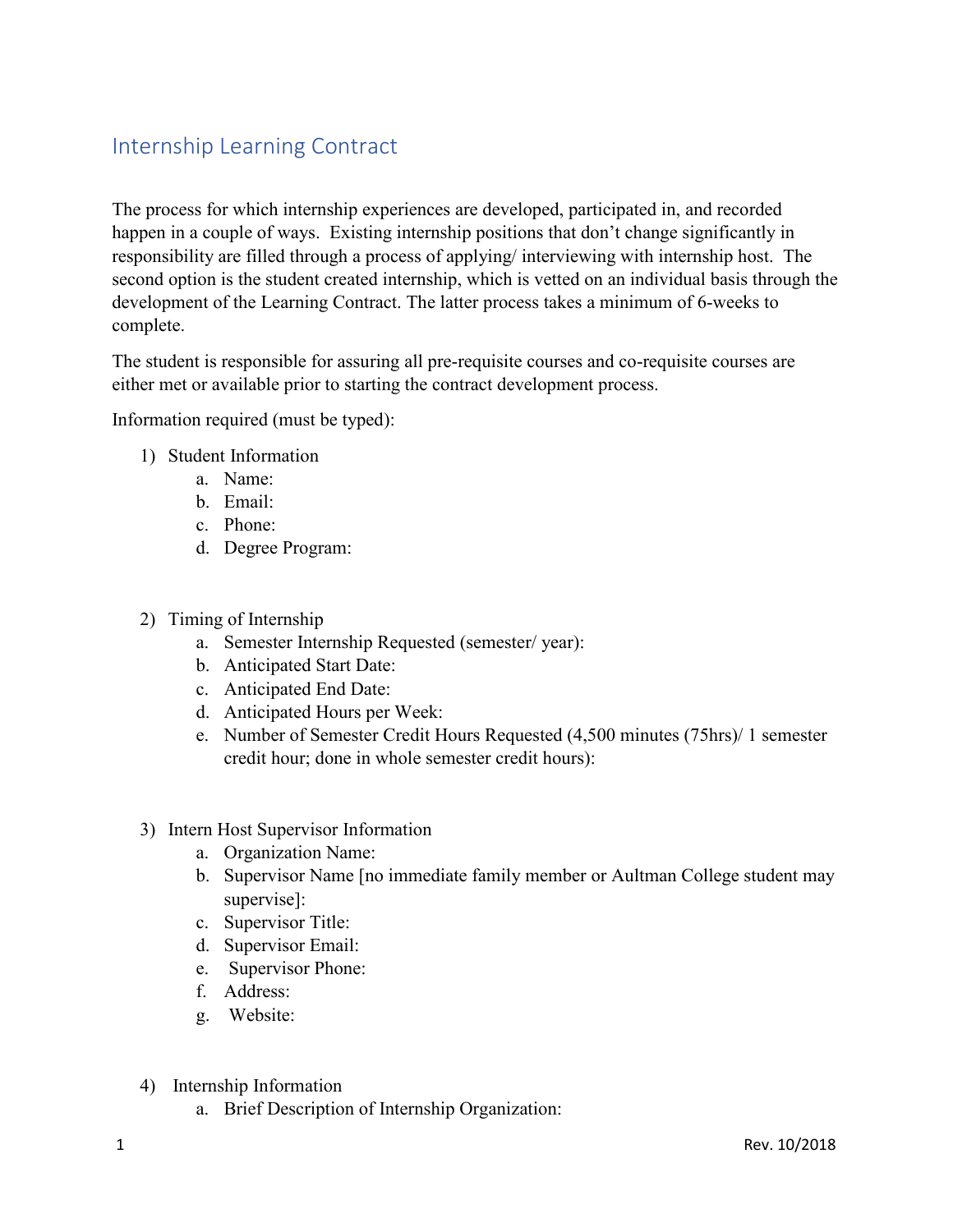- b. Internship Title:
- c. Internship Responsibilities Description:
- d. Learning outcomes (at least 4 based on the degree Program Outcomes, see [College Handbook\)](https://www.aultmancollege.edu/uploads/2018-2019-college-catalog.pdf):
	- i. As a result of this internship experience I will . . .
		- 1. 2. 3. 4.
- 5) Describe orientation and/or training you will receive:
- 6) Where will this internship take place (approximate percentage of time):

|              | residential/home           |  |    |               |
|--------------|----------------------------|--|----|---------------|
| office       |                            |  |    |               |
| public space |                            |  |    |               |
|              | 7) Internship: $\Box$ paid |  | or | $\Box$ unpaid |

- 8) Have you started your internship and/or have you volunteered, worked, or interned with this organization before?  $\Box$  Yes or  $\Box$  No
	- a. If you answered "yes" to the above, for how long and in what capacity did you work?
- 9) Some host sites may require students to submit proof of vaccinations, submit to drug screening, or submit to a background check before beginning their internship. It is the student's responsibility to complete these extra steps and to cover any necessary costs. Results of any required screenings will be sent to the internship site supervisor, who will notify the college if a student is not acceptable for placement.

What requirements exist, if any:

Any other requirements during internship (e.g., transportation to program location, uniform, safety equipment):

- 10) It is important that both the student and Intern Organization host be familiar with two polices, if there are any questions please contact the academic Program Director
	- a. [Employee Rights Under the Fair Labor Standards Act \(FLSA\)](http://www.dol.gov/whd/flsa/index.htm)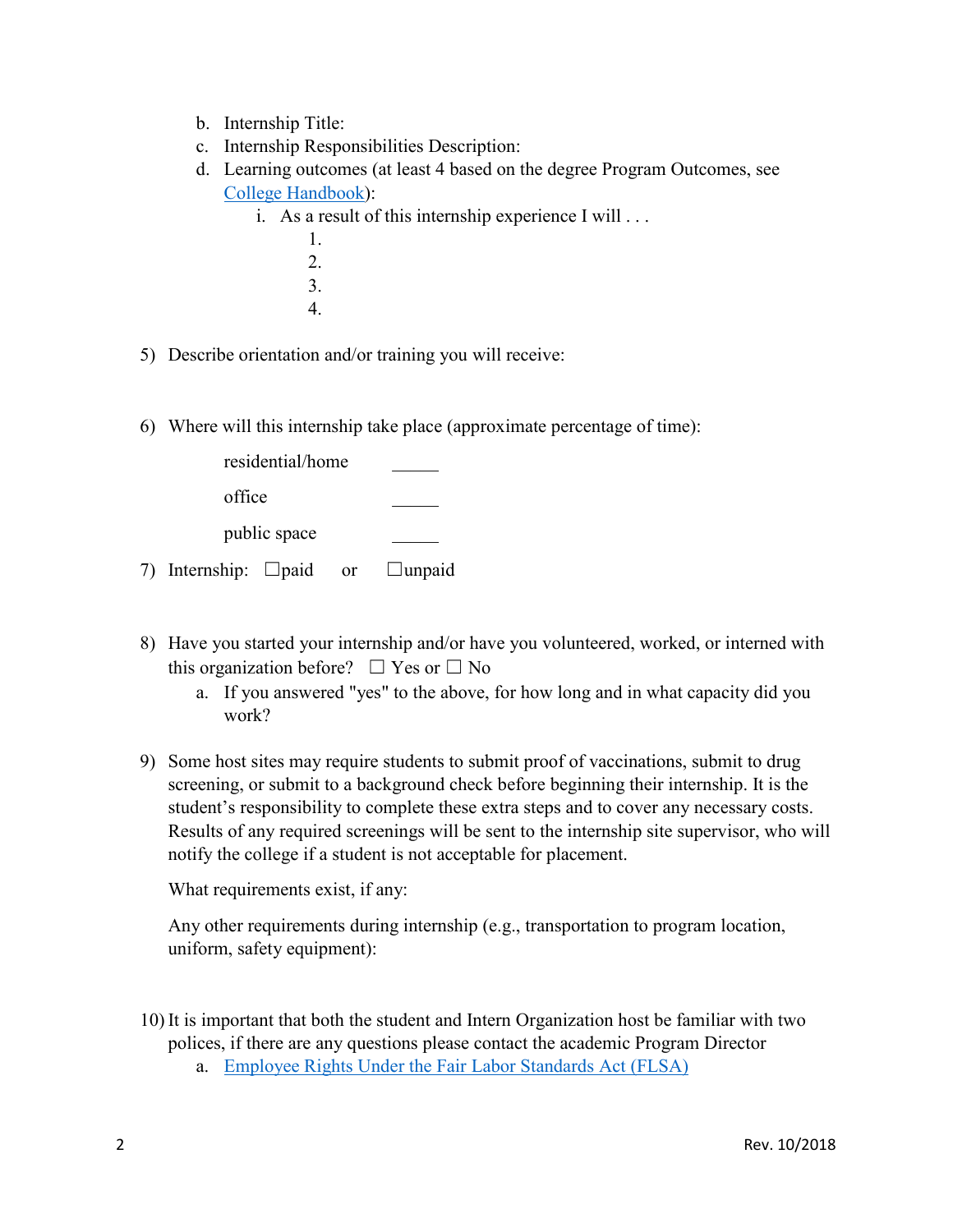- i. [Federal Guidelines for Unpaid Internships Under the Fair Labor Standards](http://www.dol.gov/whd/regs/compliance/whdfs71.htm)  [Act \(FLSA\)](http://www.dol.gov/whd/regs/compliance/whdfs71.htm)
- b. [Family Educational Rights and Privacy Act of 1974 \(FERPA\)](https://ed.gov/policy/gen/guid/fpco/ferpa/index.html)
- student from the Internship. 11) The Intern Organization (IO) has the right to request Aultman College (AC) to withdraw a Student from the Internship if, in IO's discretion, IO determines that the Student's performance is unsatisfactory or the Student's health status or conduct is detrimental to the student's successful completion of the Internship or to the well-being of the patients, personnel and visitors at IO. Upon receipt of such request from IO, AC shall remove such
- 12) The intern understands and will uphold all professional standards or dispositions of the academic program. I have read and understand these standards or dispositions.
	- a.  $\Box$  Yes or  $\Box$  No
- 13) Each Student is responsible for:
	- a. Obtaining medical care at his/her own expense for any injuries sustained at IO.
	- regularly scheduled operating hours of IO or agreed upon schedule. b. Reporting to IO on time and following all established regulations during the
	- c. Obtaining prior written approval of IO and AC before publishing any material, including patient health information, relating to the Internship.
	- d. Obtaining prior written approval from AC and Aultman Human Research Review Board if the Intern is to publish and/or collect human data.
	- e. Complying with all applicable policies and procedures of IO and AC.

## 14) **Intern Organization's Obligations**

- a. IO shall provide the Students with the opportunity to gain practical experience by observation or performance under supervision and to apply skills the Students have already learned. IO agrees to provide appropriate space, personnel, and resources at designated sites for Students.
- b. IO agrees to assign an Internship Supervisor, for the duration of the Internship. Such Internship Supervisor shall be an employee or agent of IO who will cooperatively work with AC during the Internship and who will supervise Students at IO.
- c. IO will provide the Student(s) and AC faculty, as applicable, the following:
	- training relevant to the Internship. i. Orientation to IO, including, without limitation, its rules, regulations, administrative policies, standards and practices and appropriate OSHA
	- Rights and Privacy Act of 1974 ("FERPA") as applicable to the Internship. ii. IO will comply with the applicable provisions of the Family Educational IO will not be obligated to provide any Student information to AC except as permissible under FERPA.
	- iii. IO will communicate any requirements for participation (e.g.. immunizations, transportation, or background check) to the Student prior to